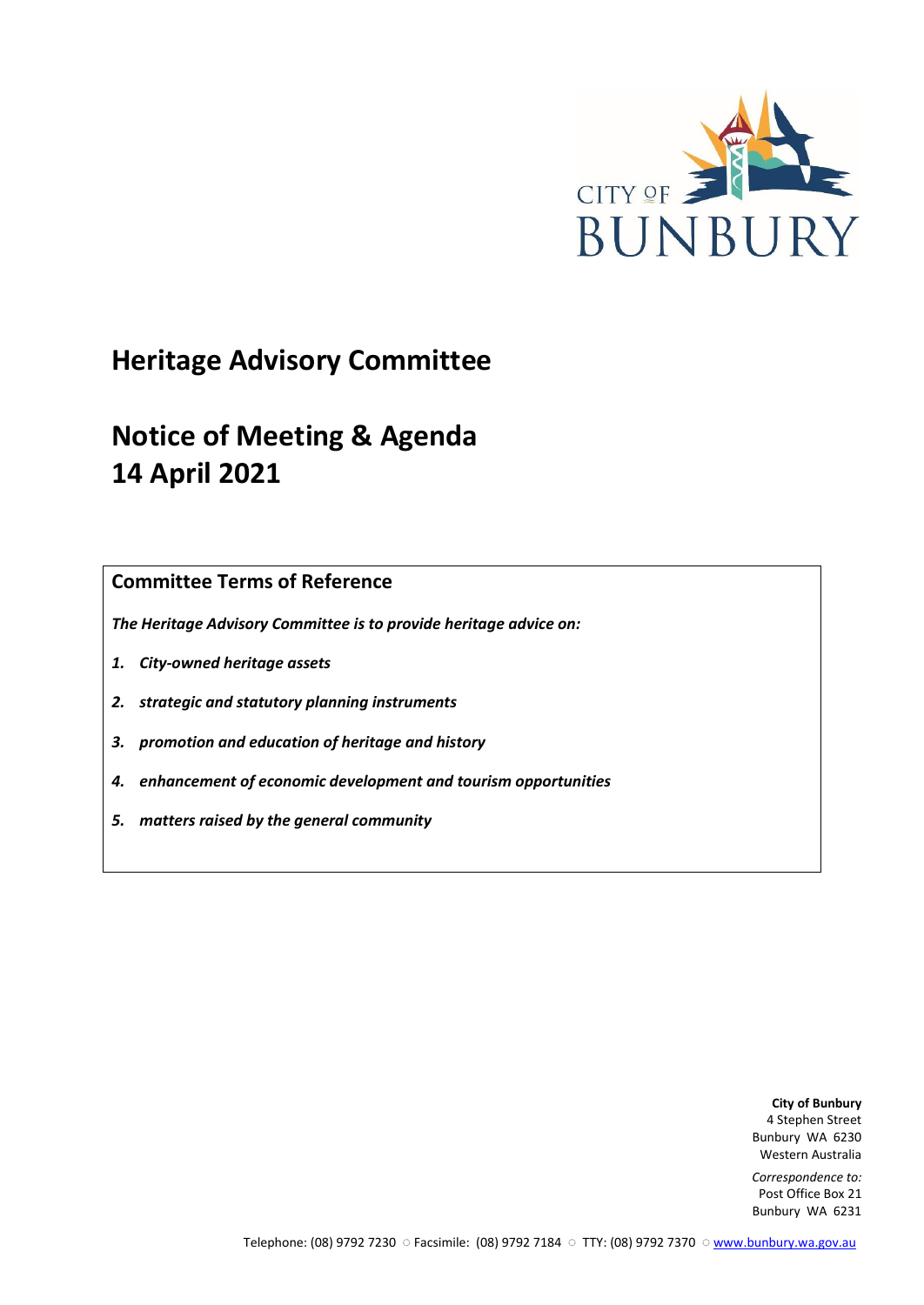Item No

## **Table of Contents**

| unie |  |
|------|--|
|------|--|

Page No

| 1.  |      |  |  |
|-----|------|--|--|
| 2.  |      |  |  |
| 3.  |      |  |  |
| 4.  |      |  |  |
|     | 4.1  |  |  |
|     | 4.2  |  |  |
| 5.  |      |  |  |
| 6.  |      |  |  |
| 7.  |      |  |  |
| 8.  |      |  |  |
|     | 8.1  |  |  |
|     | 8.2  |  |  |
|     | 8.3  |  |  |
| 9.  |      |  |  |
| 10. |      |  |  |
|     | 10.1 |  |  |
|     | 10.2 |  |  |
| 11. |      |  |  |
|     |      |  |  |
|     | 12.1 |  |  |
|     | 12.2 |  |  |
| 13. |      |  |  |
| 14. |      |  |  |
|     |      |  |  |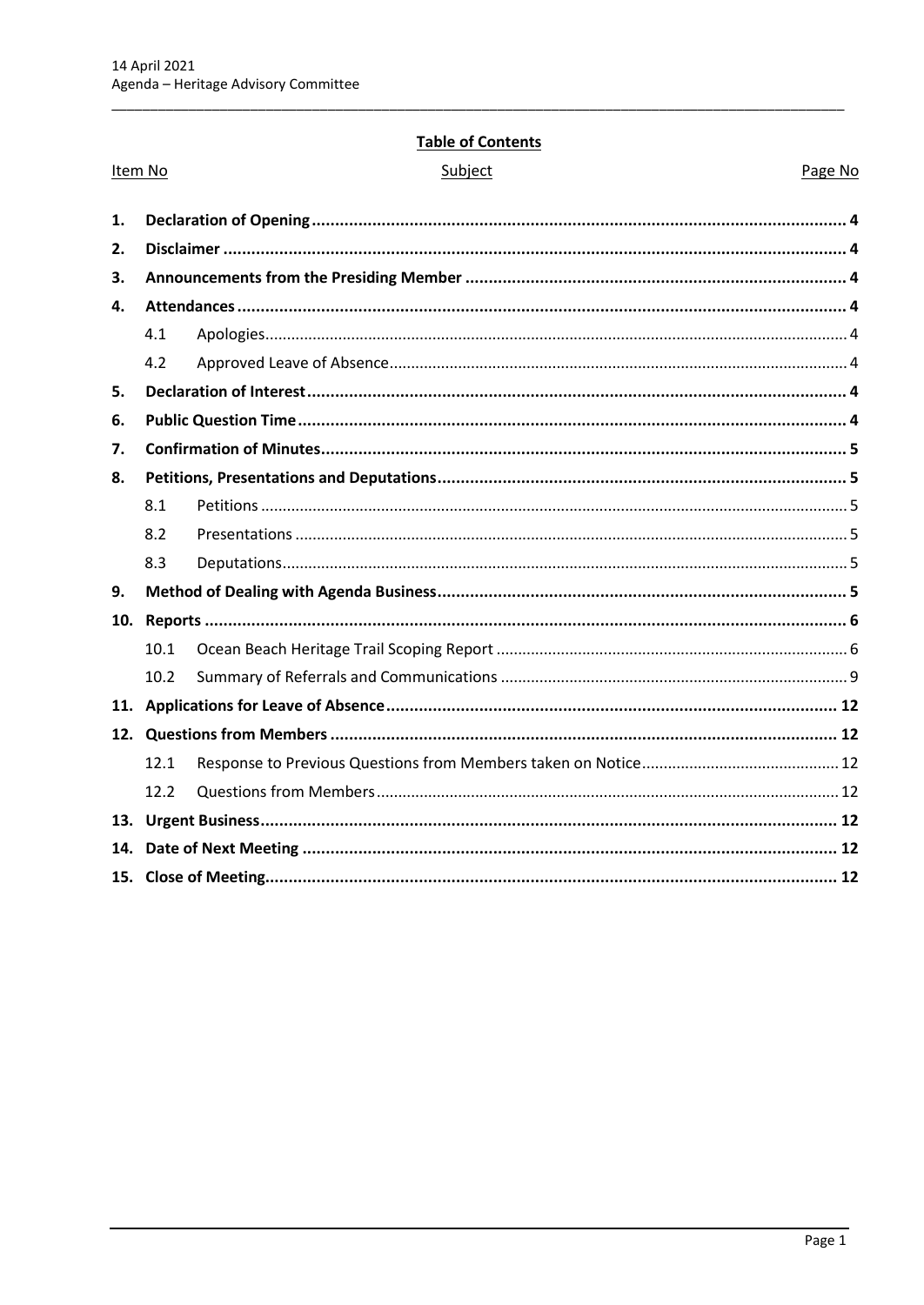# **Acknowledgement of Country**

\_\_\_\_\_\_\_\_\_\_\_\_\_\_\_\_\_\_\_\_\_\_\_\_\_\_\_\_\_\_\_\_\_\_\_\_\_\_\_\_\_\_\_\_\_\_\_\_\_\_\_\_\_\_\_\_\_\_\_\_\_\_\_\_\_\_\_\_\_\_\_\_\_\_\_\_\_\_\_\_\_\_\_\_\_\_\_\_\_\_\_\_\_\_\_

We acknowledge the Traditional owners of this land, the Wardandi Noongar people, and pay our respects to Elders past, present and emerging.

# **Vision**

Bunbury: welcoming and full of opportunities.

# **Organisational Values**

# #WEARECOB

|                     | We are one team                                    |
|---------------------|----------------------------------------------------|
|                     | We keep each other safe                            |
| WE ARE COMMUNITY    | We display empathy and respect                     |
|                     | We have fun and celebrate our successes            |
|                     | We work together to achieve great outcomes         |
|                     | We are open to opportunities                       |
|                     | We actively listen and think things through        |
| <b>WE ARE OPEN</b>  | We are inclusive and treat everyone equally        |
|                     | We are honest and open in our communications       |
|                     | We are open to feedback to improve our performance |
|                     | We lead the change, we own it                      |
|                     | We trust and empower each other                    |
| <b>WE ARE BRAVE</b> | We have the difficult conversations early          |
|                     | We hold ourselves to the highest standard          |
|                     | We have the courage to improve and simplify        |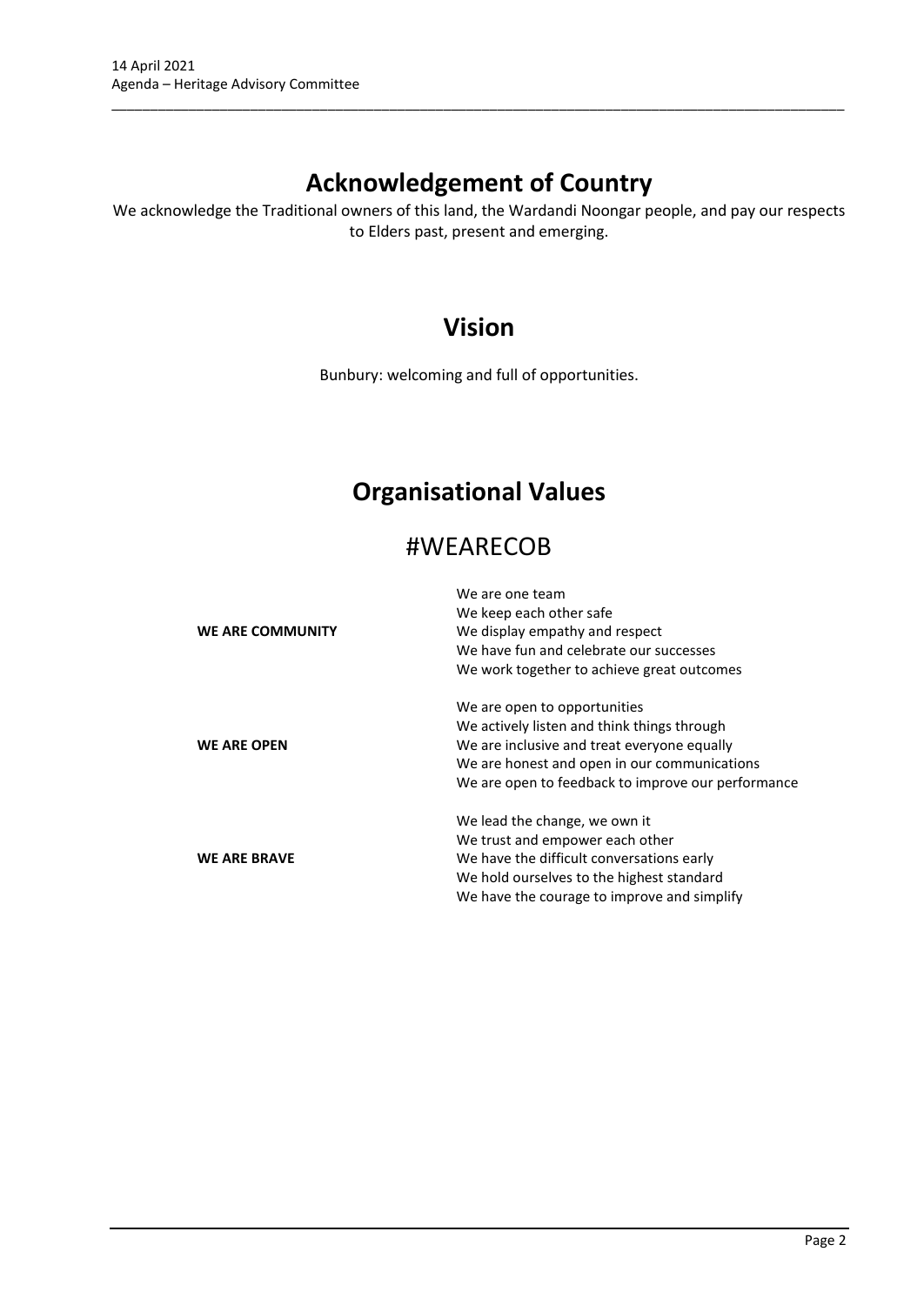

# **Heritage Advisory Committee Notice of Meeting**

Dear Committee Members

The next Ordinary Meeting of the Heritage Advisory Committee will be held in the Ocean Room, 2-4 Stephen Street, Bunbury, on **Wednesday, 14 April 2020** at **4.00pm**.

Ander

Signed: **Felicity Anderson Acting Director Sustainable Communities**

# **Agenda 14 April 2021**

Members of the public to note that recommendations made by this committee are not final and will be subject to adoption (or otherwise) at a future meeting of the Bunbury City Council.

*Committee Members:*

| <b>Member Name</b>   | <b>Representing</b> |
|----------------------|---------------------|
| Cr Todd Brown        | City of Bunbury     |
| Cr Tresslyn Smith    | City of Bunbury     |
| Mrs Del Ambrosius    | Community           |
| Mr Bernhard Bischoff | Community           |
| Mr Stephen Craddock  | Community           |
| Mr Graham Houghton   | Community           |
| Mr Kent Lyon         | Community           |
| Mr Duncan Rutherford | Community           |
| Mr Peter Suckling    | Community           |

*Support Staff:*

| <b>Name</b>     | <b>Title</b>                                                                                 |
|-----------------|----------------------------------------------------------------------------------------------|
| Mr Gary Barbour | Director Sustainable Communities                                                             |
| Ms Lacey Brown  | Strategic Planning Officer (Heritage)                                                        |
| Ms Liz Allan    | Executive Assistant (Research and Project) to the<br><b>Director Sustainable Communities</b> |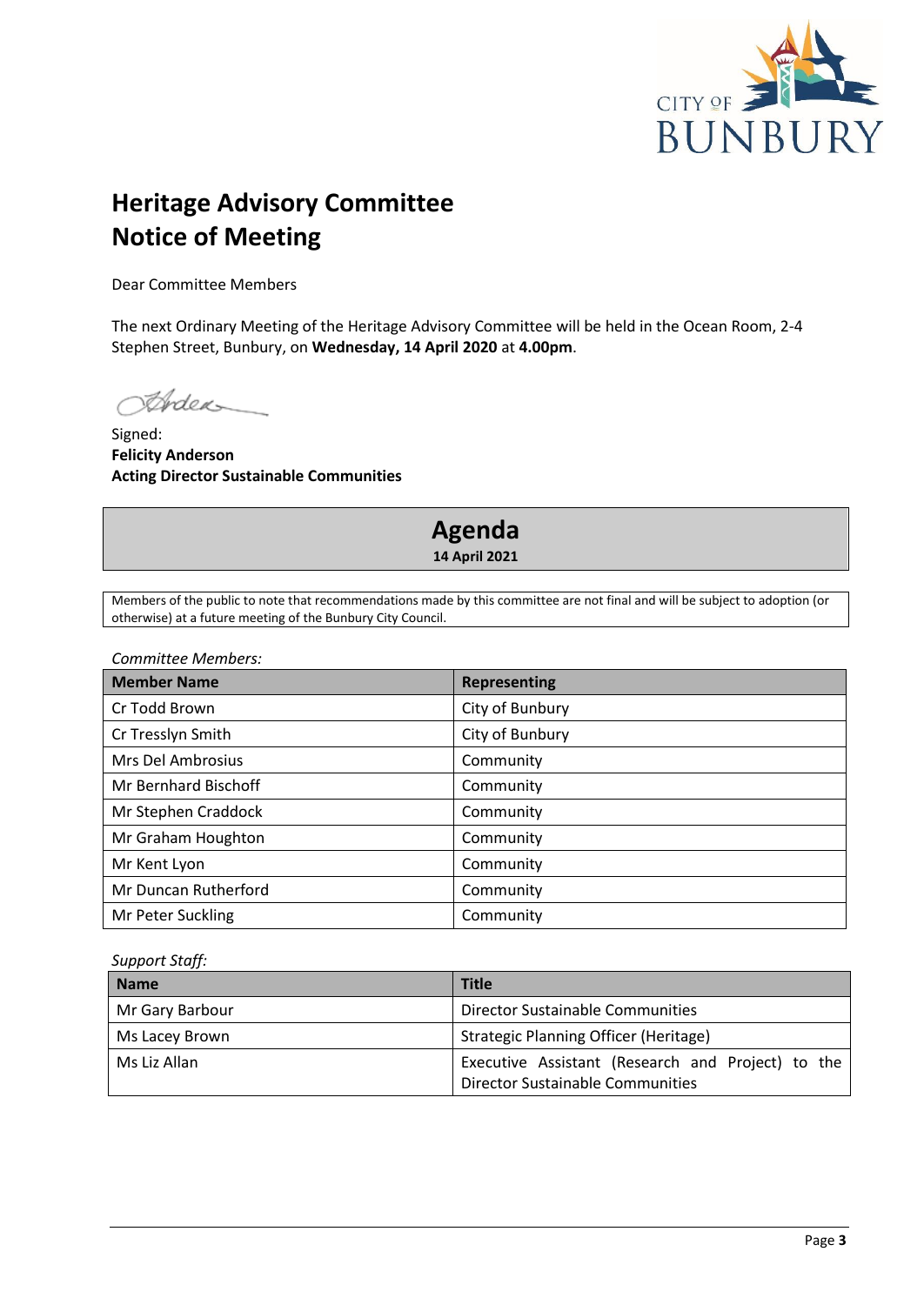# <span id="page-4-0"></span>**1. Declaration of Opening**

The Presiding Member declared the meeting open at \_\_\_\_\_\_ pm.

\_\_\_\_\_\_\_\_\_\_\_\_\_\_\_\_\_\_\_\_\_\_\_\_\_\_\_\_\_\_\_\_\_\_\_\_\_\_\_\_\_\_\_\_\_\_\_\_\_\_\_\_\_\_\_\_\_\_\_\_\_\_\_\_\_\_\_\_\_\_\_\_\_\_\_\_\_\_\_\_\_\_\_\_\_\_\_\_\_\_\_\_\_\_\_

#### <span id="page-4-1"></span>**2. Disclaimer**

Not applicable to this committee.

# <span id="page-4-2"></span>**3. Announcements from the Presiding Member**

# <span id="page-4-3"></span>**4. Attendances**

## <span id="page-4-4"></span>**4.1 Apologies**

Nil

#### <span id="page-4-5"></span>**4.2 Approved Leave of Absence**

Nil

# <span id="page-4-6"></span>**5. Declaration of Interest**

IMPORTANT: Committee members to complete a "Disclosure of Interest" form for each item on the agenda in which they wish to disclose a financial/proximity/impartiality interest. They should give the form to the Presiding Member before the meeting commences. After the meeting, the form is to be forwarded to the Administration Services Section for inclusion in the Corporate Financial Disclosures Register.

# <span id="page-4-7"></span>**6. Public Question Time**

Not applicable to this Committee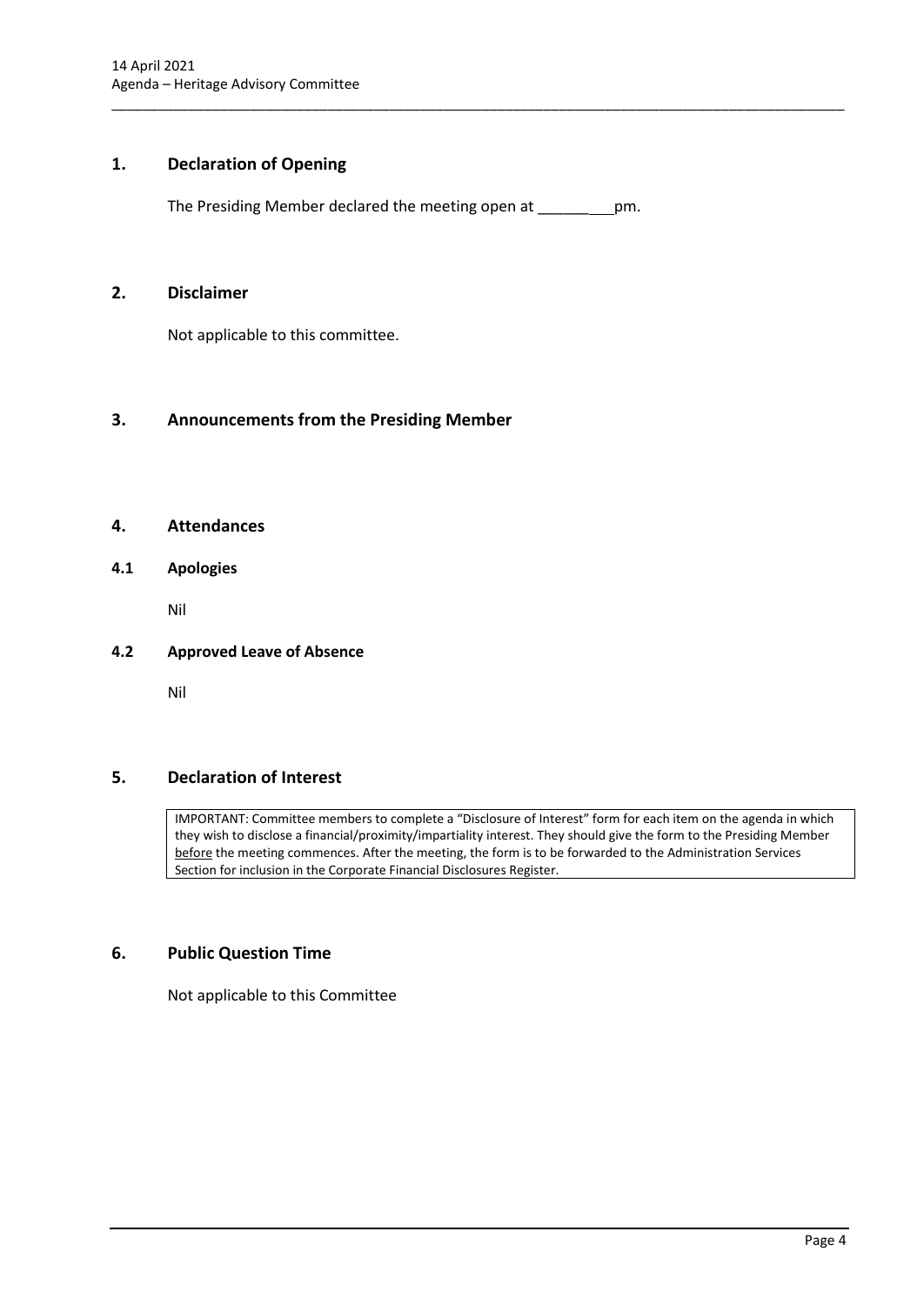# <span id="page-5-0"></span>**7. Confirmation of Minutes**

The Minutes of the Heritage Advisory Committee Meeting held on 9 December 2021 have been circulated.

\_\_\_\_\_\_\_\_\_\_\_\_\_\_\_\_\_\_\_\_\_\_\_\_\_\_\_\_\_\_\_\_\_\_\_\_\_\_\_\_\_\_\_\_\_\_\_\_\_\_\_\_\_\_\_\_\_\_\_\_\_\_\_\_\_\_\_\_\_\_\_\_\_\_\_\_\_\_\_\_\_\_\_\_\_\_\_\_\_\_\_\_\_\_\_

# **Recommendation**

The Minutes of the Heritage Advisory Committee Meeting held 9 December 2021 are confirmed as a true and accurate record.

# <span id="page-5-1"></span>**8. Petitions, Presentations and Deputations**

#### <span id="page-5-2"></span>**8.1 Petitions**

Nil

#### <span id="page-5-3"></span>**8.2 Presentations**

A presentation will be made on the Stirling Street Safe Street Design by Cameron Scott, Design Engineer at the City of Bunbury.

#### <span id="page-5-4"></span>**8.3 Deputations**

Nil

#### <span id="page-5-5"></span>**9. Method of Dealing with Agenda Business**

Items are to be dealt with in the order that they appear.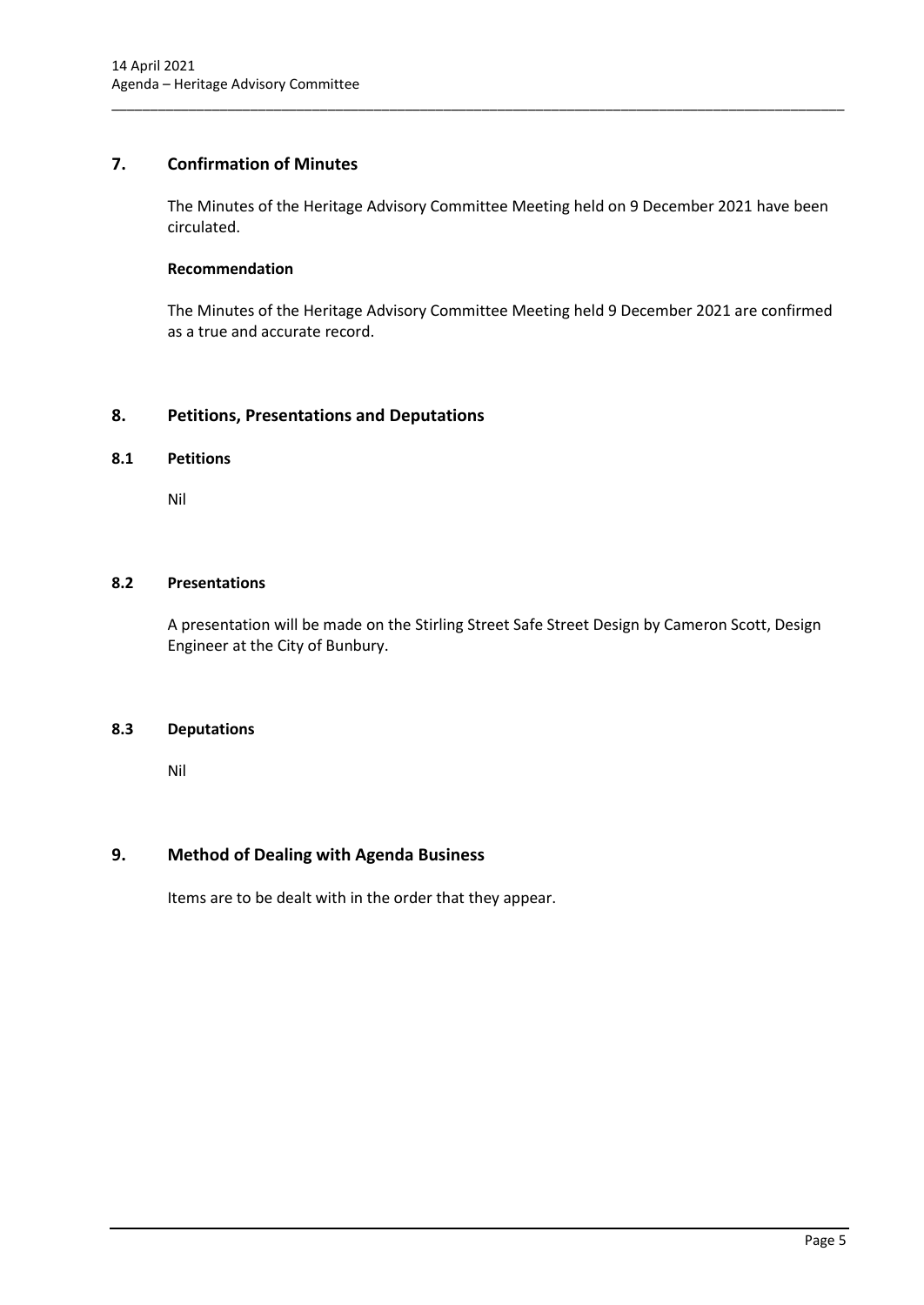## <span id="page-6-0"></span>**10. Reports**

#### <span id="page-6-1"></span>**10.1 Ocean Beach Heritage Trail Scoping Report**

| <b>File Ref:</b>            | COB/3469                                           |  |                             |
|-----------------------------|----------------------------------------------------|--|-----------------------------|
| <b>Applicant/Proponent:</b> | <b>Internal Report</b>                             |  |                             |
| <b>Responsible Officer:</b> | Lacey Brown, Strategic Planning Officer (Heritage) |  |                             |
| <b>Responsible Manager:</b> | Felicity Anderson, Manager City Growth             |  |                             |
| Executive:                  | Gary Barbour, Director Sustainable Communities     |  |                             |
| <b>Authority/Discretion</b> | Advocacy                                           |  | Review                      |
|                             | ⊠<br>Executive/Strategic                           |  | Quasi-Judicial              |
|                             | Legislative                                        |  | <b>Information Purposes</b> |
| <b>Attachments:</b>         | Appendix 1: Ocean Beach Heritage Trail Review      |  |                             |

\_\_\_\_\_\_\_\_\_\_\_\_\_\_\_\_\_\_\_\_\_\_\_\_\_\_\_\_\_\_\_\_\_\_\_\_\_\_\_\_\_\_\_\_\_\_\_\_\_\_\_\_\_\_\_\_\_\_\_\_\_\_\_\_\_\_\_\_\_\_\_\_\_\_\_\_\_\_\_\_\_\_\_\_\_\_\_\_\_\_\_\_\_\_\_

#### **Summary**

The Ocean Beach Heritage Trail was identified as a strategic priority by the Heritage Advisory Committee in 2020 and the scoping of this project was supported by Council as part of the Community Recovery Projects rollouts in 2020/21. The scoping is now complete, and the Heritage Advisory Committee are seeking future project and budget allocation through Council to complete the trail.

#### **Executive Recommendation**

That the Heritage Advisory Committee recommend Council:

- 1. Support the establishment of a project in the 2021/2022 financial year entitled "Ocean Beach Heritage Trail Implementation" for the research, design and fabrication of signs for the proposed Ocean Beach Heritage Trail.
- 2. Support Council considering the allocation of \$30,000 in the 2021/22 budget for the "Ocean Beach Heritage Trail Implementation" during budget deliberations.

#### **Strategic Relevance**

- Theme 4: Our City
- Goal: Civic leadership, partnerships and sound governance in delivering with and for the community.
- Objective 4.2: A highly-engaged and involved community, working together on strategy development and implementation.
- Theme 3: Our places and spaces
- Goal: A natural and built environment that reflects Bunbury's core values.
- Objective 3.3 High-quality urban design, well planned neighbourhoods with housing choice, and appropriate provision for diverse land uses to meet the community's needs.

#### **Regional Impact Statement**

Heritage is important for the community and has environmental, economic and social benefits as a resource for present and future generations. The City of Bunbury recognises the importance of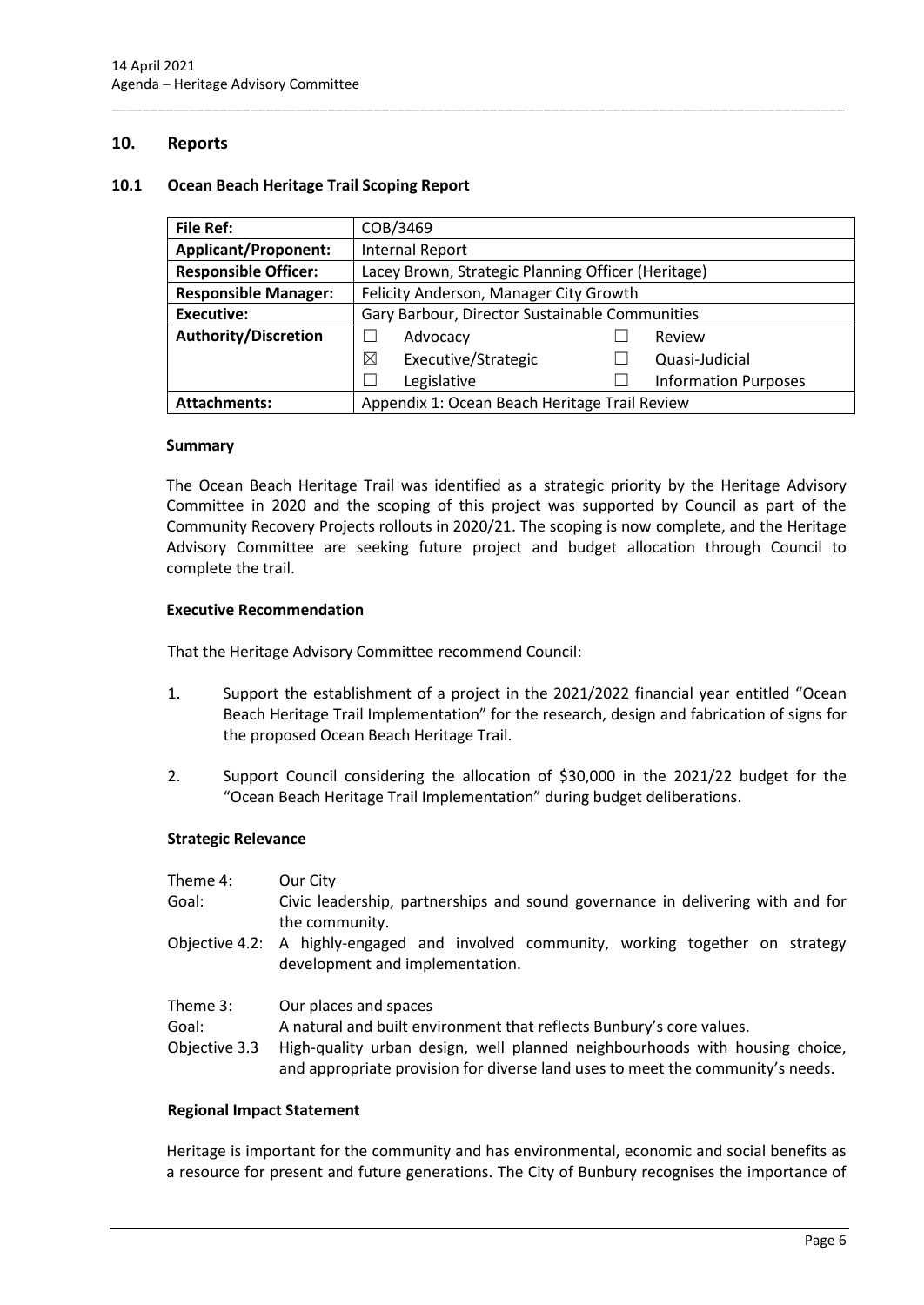identifying, assessing and managing heritage places within its local government area to align with contemporary community values.

\_\_\_\_\_\_\_\_\_\_\_\_\_\_\_\_\_\_\_\_\_\_\_\_\_\_\_\_\_\_\_\_\_\_\_\_\_\_\_\_\_\_\_\_\_\_\_\_\_\_\_\_\_\_\_\_\_\_\_\_\_\_\_\_\_\_\_\_\_\_\_\_\_\_\_\_\_\_\_\_\_\_\_\_\_\_\_\_\_\_\_\_\_\_\_

### **Background**

The post-election Heritage Advisory Committee (HAC) met for the first time in December 2019 with some new members joining the Committee. It was thought timely to conduct a strategic planning workshop in February 2020 with the new Committee to revisit the terms of reference, current projects and any priorities. On completion of the workshop, the HAC members agreed on five priorities that were consistent with the terms of reference. The Ocean Beach Heritage Trail was one of those priorities and a scoping budget was allocated as part of the Community Recovery Projects rollout.

### **Council Policy Compliance**

The HAC strategic workshop held in 2020 assisted in outlining strategies and actions for the continued development of projects, policies, procedures and other initiatives that contribute to preserving, enhancing and promoting Bunbury's local heritage. The proposed project was identified as a priority though this process.

#### **Legislative Compliance**

The following statutory planning instruments of the State Planning Framework and Local Planning Framework are applicable to the strategic priorities:

- The Burra Charter
- *Heritage Act 2018*
- *Planning and Development Act 2005*
- *Planning and Development (Local Planning Schemes) Regulations 2015*
- Relevant Local Planning Policies for Heritage
- State Planning Policy 3.5 Historic Heritage Conservation

#### **Officer Comments**

The strategic planning workshop held with HAC members in 2020 HAC meeting was facilitated by the Strategic Planning Officer (Heritage) with the Director Sustainable Communities and the consultant Heritage Advisor providing advice as required. The workshop focused on the HAC Terms of Reference and projects that were currently addressed in the budget. On completion of the workshop, five priorities were identified by the HAC members and officers, one being the Ocean Beach Heritage Trail. Details are as follows:

| <b>Priority Project</b> |                | Summary                                   | <b>Timeframe</b> | <b>Current Budget</b> |
|-------------------------|----------------|-------------------------------------------|------------------|-----------------------|
|                         | Ocean Beach    | A heritage trail adjacent to the footpath | 2021-22          | Nil – Requires a      |
|                         | Heritage Trail | predominantly along Ocean Drive.          |                  | budget bid            |
|                         |                |                                           |                  | approx. \$30,000      |

Funds for the scoping was allocated in 2020/21 as part of the Community Recovery Projects budget. Creative Spaces were engaged as consultants to undertake this work and the resulting Ocean Beach Heritage Trail Review is **attached** at Appendix 1. Their report provides recommendations for themes, locations, type of signage, preferred construction type and costs.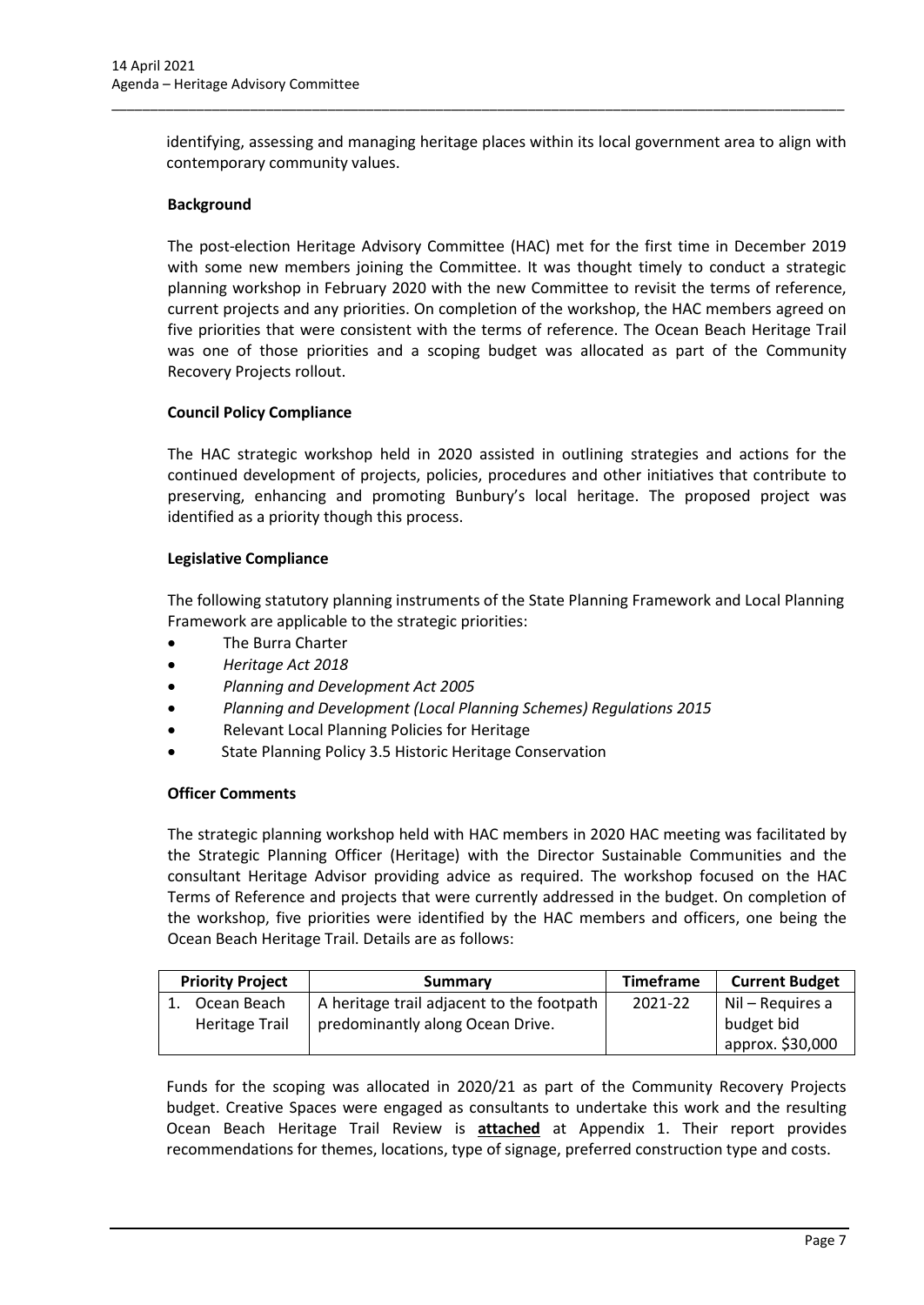Some of the stories that have been identified as important to tell include:

- Noongar culturally significant sites ;
- the naming of many coastal features from early explorers ;
- natural environment sea, vegetation, basalt formation
- navigation lighthouses;
- sites connected to the beginnings of the town and its pioneering personalities;

\_\_\_\_\_\_\_\_\_\_\_\_\_\_\_\_\_\_\_\_\_\_\_\_\_\_\_\_\_\_\_\_\_\_\_\_\_\_\_\_\_\_\_\_\_\_\_\_\_\_\_\_\_\_\_\_\_\_\_\_\_\_\_\_\_\_\_\_\_\_\_\_\_\_\_\_\_\_\_\_\_\_\_\_\_\_\_\_\_\_\_\_\_\_\_

- favoured holiday resort for the Goldfields, 'The Brighton of the Colony';
- Ocean Drive's vulnerability to storm and sea damage a costly and recurrent problem ; and
- various developments along the length of the trail of interest.

The trail would require approximately 10 new signs along its 2.45km length. Whilst most of the overall recommendations of the scoping report will guide the implementation of the project, some existing signage may be retained subject to further consideration of:

- age some signage appears old and in need of replacement and/or maintenance;
- public art if information is already incorporated in public art (e.g. Wyalup Rocky Point) then those signs they may be refurbished rather than removed/replaced; and
- content whether this remains appropriate.

Style and design would be consistent with other contemporary interpretative/trail signage installed around Bunbury. Preliminary engagement has already occurred with local Noongar representatives through an artist call-out which requires Elder approval.

The project would be subject to procurement requirements and a project steering group would include HAC members to peer review signage content.

# **Analysis of Financial and Budget Implications**

The scoping report recommended a budget of at least \$30,000 for research, design and fabrication costs for 10 signs. Project management can be carried out in-house by a City of Bunbury officer.

#### **Community Consultation**

Not applicable

#### **Councillor/Officer Consultation**

Councillor members were consulted through the Heritage Advisory Committee.

#### **Applicant Consultation**

Not applicable

#### **Timeline: Council Decision Implementation**

Not applicable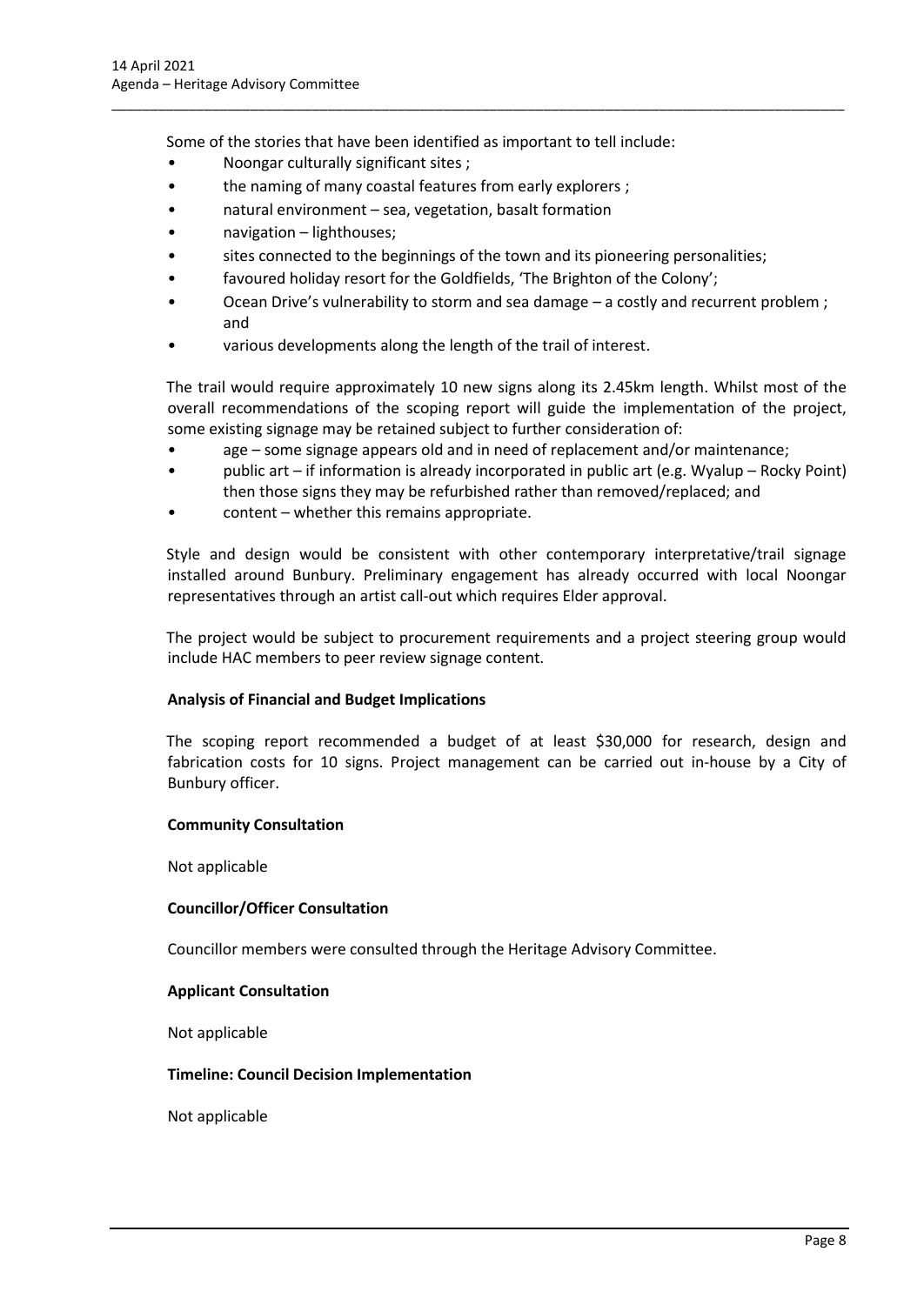#### <span id="page-9-0"></span>**10.2 Summary of Referrals and Communications**

| <b>File Ref:</b>            | COB/517                                            |   |                             |
|-----------------------------|----------------------------------------------------|---|-----------------------------|
| <b>Applicant/Proponent:</b> | Heritage Advisory Committee                        |   |                             |
| <b>Responsible Officer:</b> | Lacey Brown, Strategic Planning Officer (Heritage) |   |                             |
| <b>Responsible Manager:</b> | Felicity Anderson, Manager City Growth             |   |                             |
| <b>Executive:</b>           | Gary Barbour, Director Sustainable Communities     |   |                             |
| <b>Authority/Discretion</b> | Advocacy                                           |   | Review                      |
|                             | Executive/Strategic                                |   | Quasi-Judicial              |
|                             | Legislative                                        | Χ | <b>Information Purposes</b> |
| <b>Attachments:</b>         | Nil                                                |   |                             |

\_\_\_\_\_\_\_\_\_\_\_\_\_\_\_\_\_\_\_\_\_\_\_\_\_\_\_\_\_\_\_\_\_\_\_\_\_\_\_\_\_\_\_\_\_\_\_\_\_\_\_\_\_\_\_\_\_\_\_\_\_\_\_\_\_\_\_\_\_\_\_\_\_\_\_\_\_\_\_\_\_\_\_\_\_\_\_\_\_\_\_\_\_\_\_

#### **Summary**

The Heritage Advisor and Strategic Planning Officer (Heritage) have provided details to the Heritage Advisory Committee on recent development application referrals, discussions and events since the last Committee meeting.

#### **Executive Recommendation**

That the Heritage Advisory Committee note the summary of referrals and communications as detailed in the Officer Comments.

#### **Strategic Relevance**

| Theme 1:                           | Our community and culture                                                                                                                                                    |
|------------------------------------|------------------------------------------------------------------------------------------------------------------------------------------------------------------------------|
| Goal:                              | A safe, healthy and cohesive community, with a rich cultural life, and supportive<br>social environment.                                                                     |
| Objective 1.4                      | Arts, culture, heritage and events that enrich our understanding and enjoyment<br>of life, celebrate our identity and bring the community together.                          |
| Theme 3:<br>Goal:<br>Objective 3.3 | Our places and spaces<br>A natural and built environment that reflects Bunbury's core values.<br>High-quality urban design, well planned neighbourhoods with housing choice, |
|                                    | and appropriate provision for diverse land uses to meet the community's needs.                                                                                               |

#### **Regional Impact Statement**

Heritage is important for the community and has environmental, economic and social benefits as a resource for present and future generations. The City of Bunbury recognises the importance of identifying, assessing and managing heritage places within its local government area to align with contemporary community values.

#### **Background**

The Heritage Advisory Committee (HAC) is advised of recent development applications, decisions, policy, enquiries and/or events to assist in the awareness and promotion of heritage development and education in Bunbury. This provides a transparent approach for the wider community and is consistent with the terms of reference for the HAC.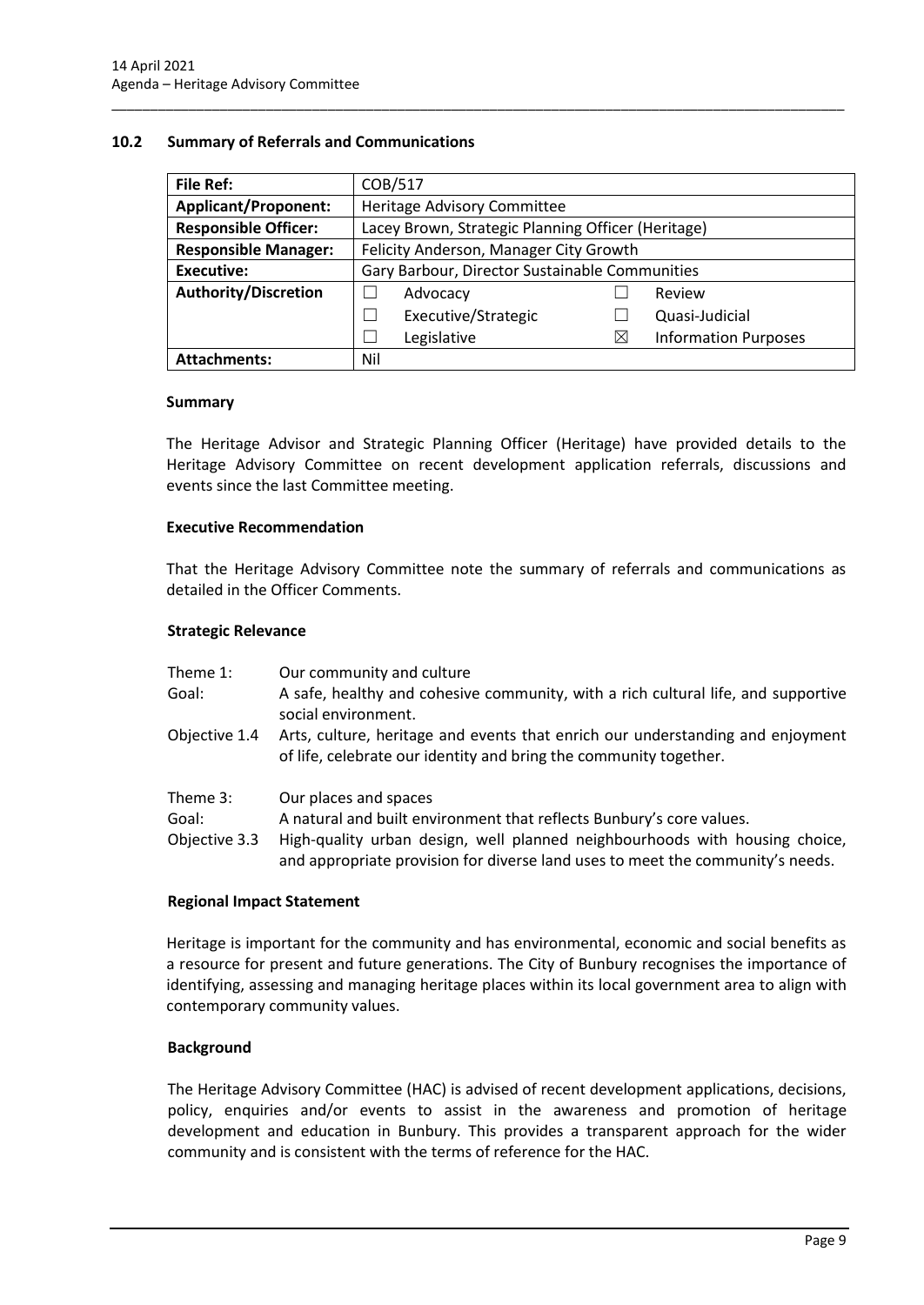## **Legislative/Council Policy Compliance**

The following statutory planning instruments of the State Planning Framework and Local Planning Framework are applicable to the assessment of development applications and heritage advice:

\_\_\_\_\_\_\_\_\_\_\_\_\_\_\_\_\_\_\_\_\_\_\_\_\_\_\_\_\_\_\_\_\_\_\_\_\_\_\_\_\_\_\_\_\_\_\_\_\_\_\_\_\_\_\_\_\_\_\_\_\_\_\_\_\_\_\_\_\_\_\_\_\_\_\_\_\_\_\_\_\_\_\_\_\_\_\_\_\_\_\_\_\_\_\_

- The Burra Charter
- *Heritage Act 2018*
- *Planning and Development Act 2005*
- *Planning and Development (Local Planning Schemes) Regulations 2015*
- Relevant Local Planning Policies for Heritage
- State Planning Policy 3.5 Historic Heritage Conservation

#### **Officer Comments**

The referral and communications list is as follows:

| $\mathbf{1}$   | #5 Charles Street                         |
|----------------|-------------------------------------------|
| $\overline{2}$ | <b>Bunbury Womens' Club</b>               |
| 3              | #15 Forrest Ave                           |
| 4              | #52 Stirling Street                       |
| 5              | #151 Stirling Street                      |
| 6              | #7 Albert Road                            |
| 7              | <b>CBH Grain Silos</b>                    |
| 8              | #22 Wittenoom Street                      |
| 9              | <b>Hands Oval</b>                         |
| 10             | 3D App for City Heritage Trail            |
| 11             | Arrol Crane and Jetty Signage             |
| 12             | #70 Stirling Street                       |
| 13             | Museum                                    |
| 14             | <b>Stirling Street Arts Centre</b>        |
| 15             | #103 Stirling Street                      |
| 16             | #151 Victoria Street                      |
| 17             | <b>Bunbury Historic Town Plan</b>         |
| 18             | St Mark's                                 |
| 19             | Lady Mitchell Child Heath Memorial Clinic |
| 20             | #22A Moore Street                         |
| 21             | Railway Station(fmr) Lease Renewal        |
| 22             | History on Moonlight Bridge               |
| 23             | #149 Victoria Street                      |
| 24             | #10 Turner Street                         |
| 25             | #12 Preston Street                        |
| 26             | Teede House (fmr)                         |
| 27             | <b>Wellington Hotel</b>                   |

#### **Analysis of Financial and Budget Implications**

There are no financial or budget implications associated with this report.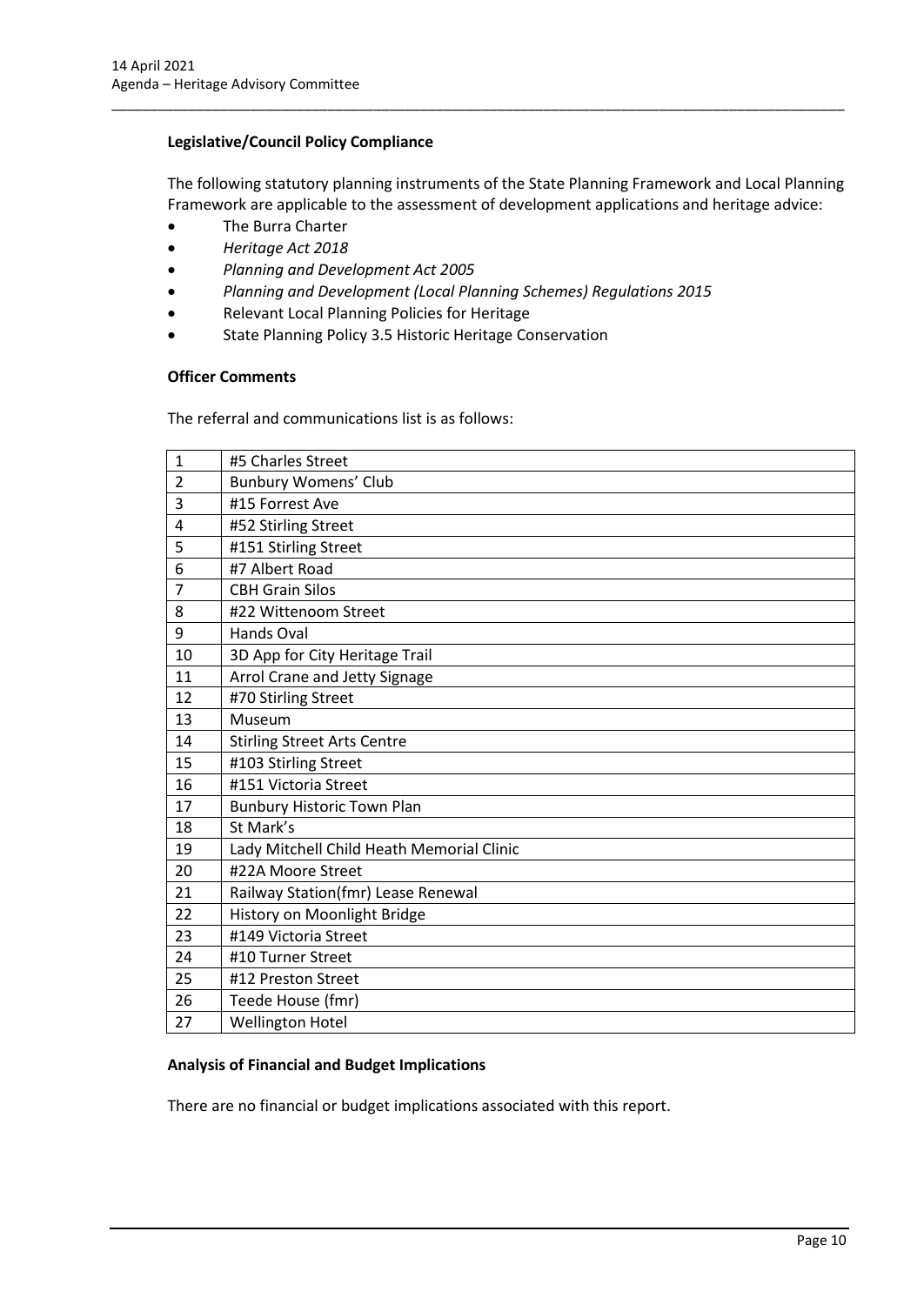## **Community Consultation**

Not applicable

# **Councillor/Officer Consultation**

Councillor members were consulted through the Heritage Advisory Committee.

\_\_\_\_\_\_\_\_\_\_\_\_\_\_\_\_\_\_\_\_\_\_\_\_\_\_\_\_\_\_\_\_\_\_\_\_\_\_\_\_\_\_\_\_\_\_\_\_\_\_\_\_\_\_\_\_\_\_\_\_\_\_\_\_\_\_\_\_\_\_\_\_\_\_\_\_\_\_\_\_\_\_\_\_\_\_\_\_\_\_\_\_\_\_\_

#### **Applicant Consultation**

Not applicable

## **Timeline: Council Decision Implementation**

Not applicable